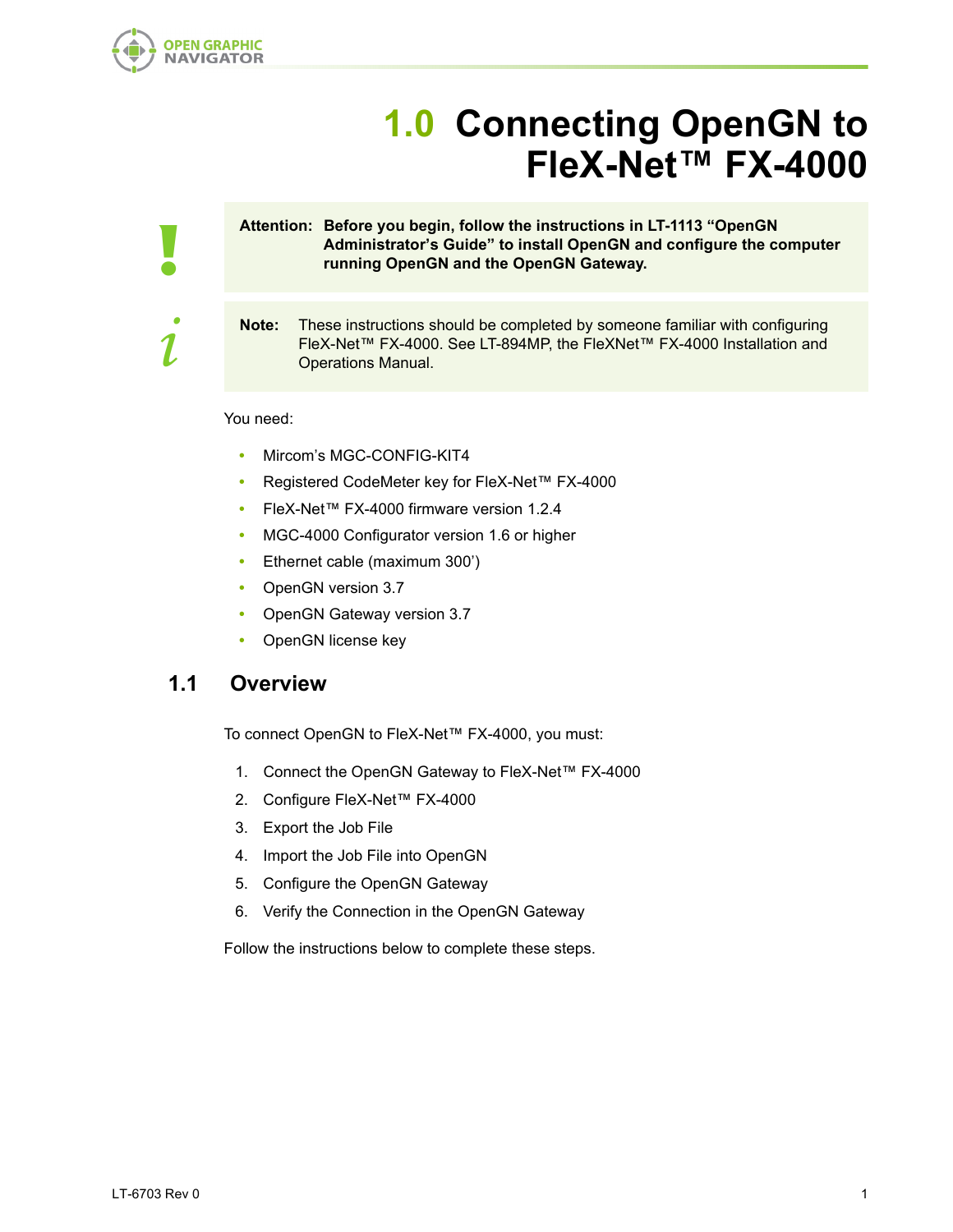

## **1.2 Connect the OpenGN Gateway to FleX-Net™ FX-4000**

To connect the OpenGN Gateway to a FleX-Net™ FX-4000 Fire Alarm Control Panel through Ethernet:

- 1. Open the Fire Alarm Control Panel enclosure.
- 2. Open the Fire Alarm Control Panel chassis to access the FleX-Net™ FX-4000 main board.
- 3. Connect the Ethernet cable to the Ethernet port (P7) on the main board.



**Figure 1 FleX-Net™ FX-4000 Main Board Ethernet Port (P7) Location**

4. Connect the other end of the Ethernet cable to the network that the computer is connected to.

## **1.3 Configure FleX-Net™ FX-4000**

The FleX-Net™ FX-4000 node that is connected to OpenGN must be configured so that it can communicate with the FleX-Net™ FX-4000 network.

1. Insert your CodeMeter key into the computer.

The CodeMeter icon in the Windows system tray (in the lower right-hand corner of the screen) turns blue.



#### **Figure 2 Connected CodeMeter Key**

If the CodeMeter key is not inserted, the icon is gray.



**Figure 3 Disconnected CodeMeter Key**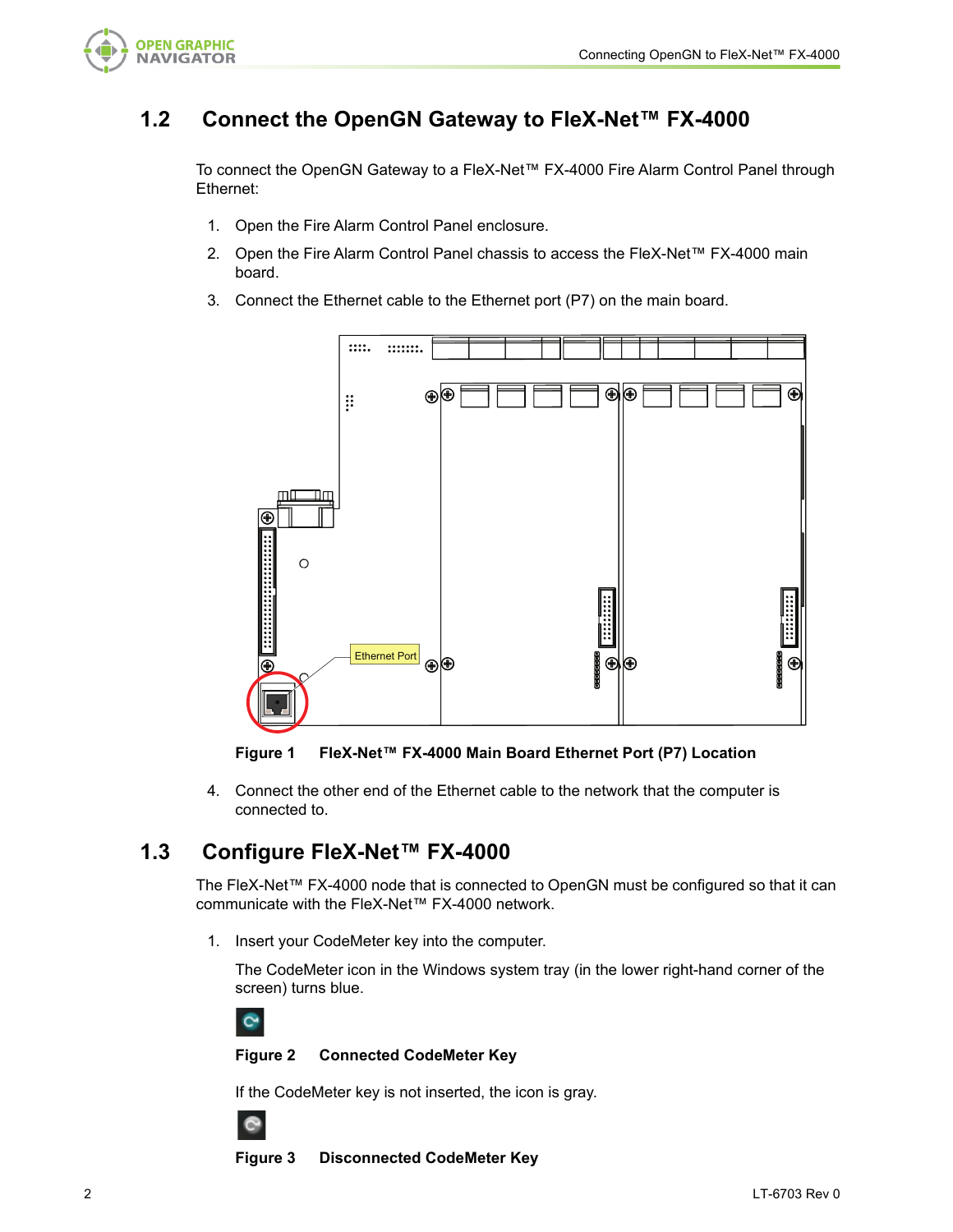

- 2. Use the MGC-CONFIG-KIT4 to connect the computer to the FleX-Net™ FX-4000 node. Follow the instructions in LT-6230 available on **mircom.com**.
- 3. Start the Configurator.

The Configurator prompts you for your PIN.

4. Type your 4 digit PIN.

| Security Key Logon                                        |  |
|-----------------------------------------------------------|--|
| Serial Number: 3-3207557<br>ESD No: 1010<br>Technician: 0 |  |
| Enter PIN:                                                |  |
| ΩК                                                        |  |

**Figure 4 Security Key Logon**

The Configurator opens.

- 5. Click **Panel** > **Connect**.
- 6. Open the job for the installation of FleX-Net™ FX-4000 that will connect to OpenGN.
- 7. Click **Job** > **New Version**, and type a comment to describe the new version, for instance **OpenGN**.

The left side of the Configurator window lists the job as a tree.

8. Select the node that is connected to OpenGN.

The **Network Node Info** window appears on the right.

| Job2-01: new job - MGC-4000 Configurator                                                                                                                                                                                                                                                      |                                                                                                                                                                                                                                                                                                                                                                                                                                                                                                                                                                                                                                                          |
|-----------------------------------------------------------------------------------------------------------------------------------------------------------------------------------------------------------------------------------------------------------------------------------------------|----------------------------------------------------------------------------------------------------------------------------------------------------------------------------------------------------------------------------------------------------------------------------------------------------------------------------------------------------------------------------------------------------------------------------------------------------------------------------------------------------------------------------------------------------------------------------------------------------------------------------------------------------------|
| File Job Insert Edit Panel                                                                                                                                                                                                                                                                    | Help                                                                                                                                                                                                                                                                                                                                                                                                                                                                                                                                                                                                                                                     |
| 电启启 X 马<br>D G I<br>$\mathbf{z}$                                                                                                                                                                                                                                                              | 風 に 炉 炉 目<br>የ የ                                                                                                                                                                                                                                                                                                                                                                                                                                                                                                                                                                                                                                         |
| 日 Job Details<br>Node 1<br>F-Base I/O<br><b>E</b> -Main Display<br>-Input Zones<br>-Output Zones<br>-Node & CPU Status<br><b>Common System Status</b><br>- Walk Test Areas<br>-Custom Timers<br>-Custom Intervals<br>-Equation Summary<br>-Input Summary<br>-Output Summary<br>-Node Grouping | Options-<br>Node Control Type<br>$\Box$ Two stage<br>C None<br>Alternate Ground Fault Detection<br>C Primary Node<br>C Secondary Node<br>C Default in Control<br>Port Settings<br><b>Printer Port:</b><br><b>Baud Rate:</b><br><b>FXSerial</b> $\blacktriangledown$<br>57600<br>▼<br><b>FXSerial</b><br>Baud Rate: 9600<br><b>External Bus:</b><br>Network-<br>Tag:<br>Node Address:<br>01<br>$10$ $10$ $0$ $0$ $10$<br>IP address:<br>1<br>255 . 255 . 255 .<br>$\bf{0}$<br>Subnet mask:<br>10<br>.10.0<br>. 99<br>Default gateway:<br><b>User Name:</b><br>Admin<br>Password:<br>panel<br>Supervise Ethernet Connection<br><b>Graphics Workstation</b> |
|                                                                                                                                                                                                                                                                                               | $\Box$ Enable<br>Supervise Connection                                                                                                                                                                                                                                                                                                                                                                                                                                                                                                                                                                                                                    |
|                                                                                                                                                                                                                                                                                               | Web and BACnet-                                                                                                                                                                                                                                                                                                                                                                                                                                                                                                                                                                                                                                          |
|                                                                                                                                                                                                                                                                                               | Run Web Services<br><b>Activate Web Services</b>                                                                                                                                                                                                                                                                                                                                                                                                                                                                                                                                                                                                         |
|                                                                                                                                                                                                                                                                                               | <b>Run BACnet Services</b><br><b>Activate BACnet Services</b>                                                                                                                                                                                                                                                                                                                                                                                                                                                                                                                                                                                            |
|                                                                                                                                                                                                                                                                                               |                                                                                                                                                                                                                                                                                                                                                                                                                                                                                                                                                                                                                                                          |

**Figure 5 Network Node Details**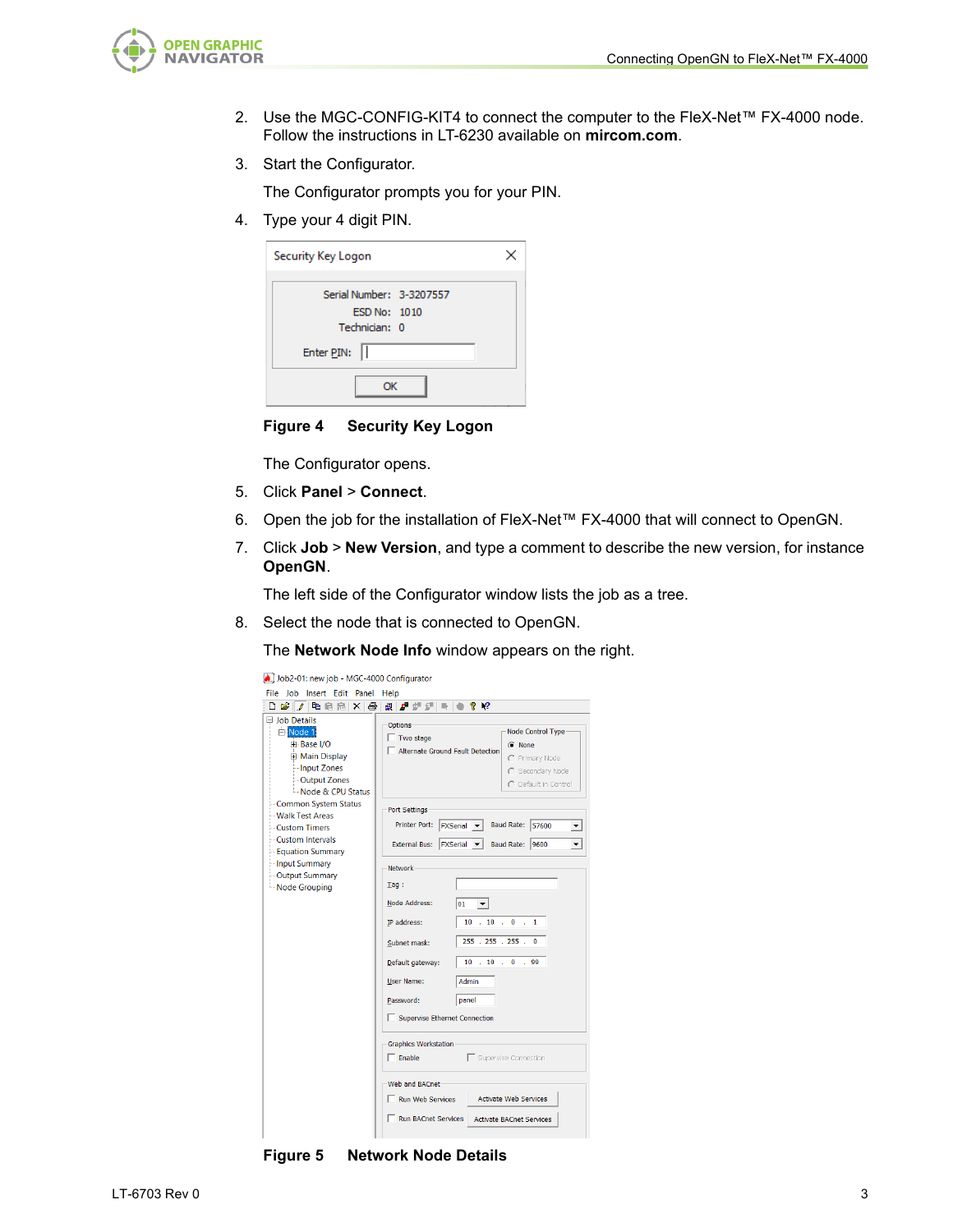

- 9. Type the static IP address, subnet mask, and gateway for the node. If you need assistance, contact your network administrator.
- 10. Select **Supervise Ethernet Connection**. If this option is selected, then FleX-Net™ FX-4000 reports a trouble when the Ethernet cable is disconnected.
- 11. Select **Enable** under **Graphics Workstation**. This option allows FleX-Net™ FX-4000 to communicate with the OpenGN Gateway.
- 12. Select **Supervise Connection** under **Graphics Workstation**. If this is selected, FleX-Net™ FX-4000 reports a loss of connection with OpenGN as a trouble on the annunciators.

| Do steps 10, 11 and 12 only on the node that is connected to OpenGN. |  |  |  |  |  |
|----------------------------------------------------------------------|--|--|--|--|--|
|----------------------------------------------------------------------|--|--|--|--|--|

| <b>Network</b>                                   |                          |  |  |  |  |
|--------------------------------------------------|--------------------------|--|--|--|--|
| Taq:                                             |                          |  |  |  |  |
| Node Address:                                    | 01                       |  |  |  |  |
| IP address:                                      | $10$ . $10$ . $0$ . $1$  |  |  |  |  |
| Subnet mask:                                     | 255 . 255 . 255 . 0      |  |  |  |  |
| Default gateway:                                 | $10$ , $10$ , $0$ , $99$ |  |  |  |  |
| User Name:                                       | Admin                    |  |  |  |  |
| Password:                                        | mircom                   |  |  |  |  |
| □ Supervise Ethernet Connection                  |                          |  |  |  |  |
| Graphics Workstation                             |                          |  |  |  |  |
| <b>Ⅳ</b> Supervise Connection<br>$\nabla$ Enable |                          |  |  |  |  |

#### **Figure 6 Network Settings**

13. Click **Job** > **Send Job**. Send the job to the node that OpenGN will be connected to.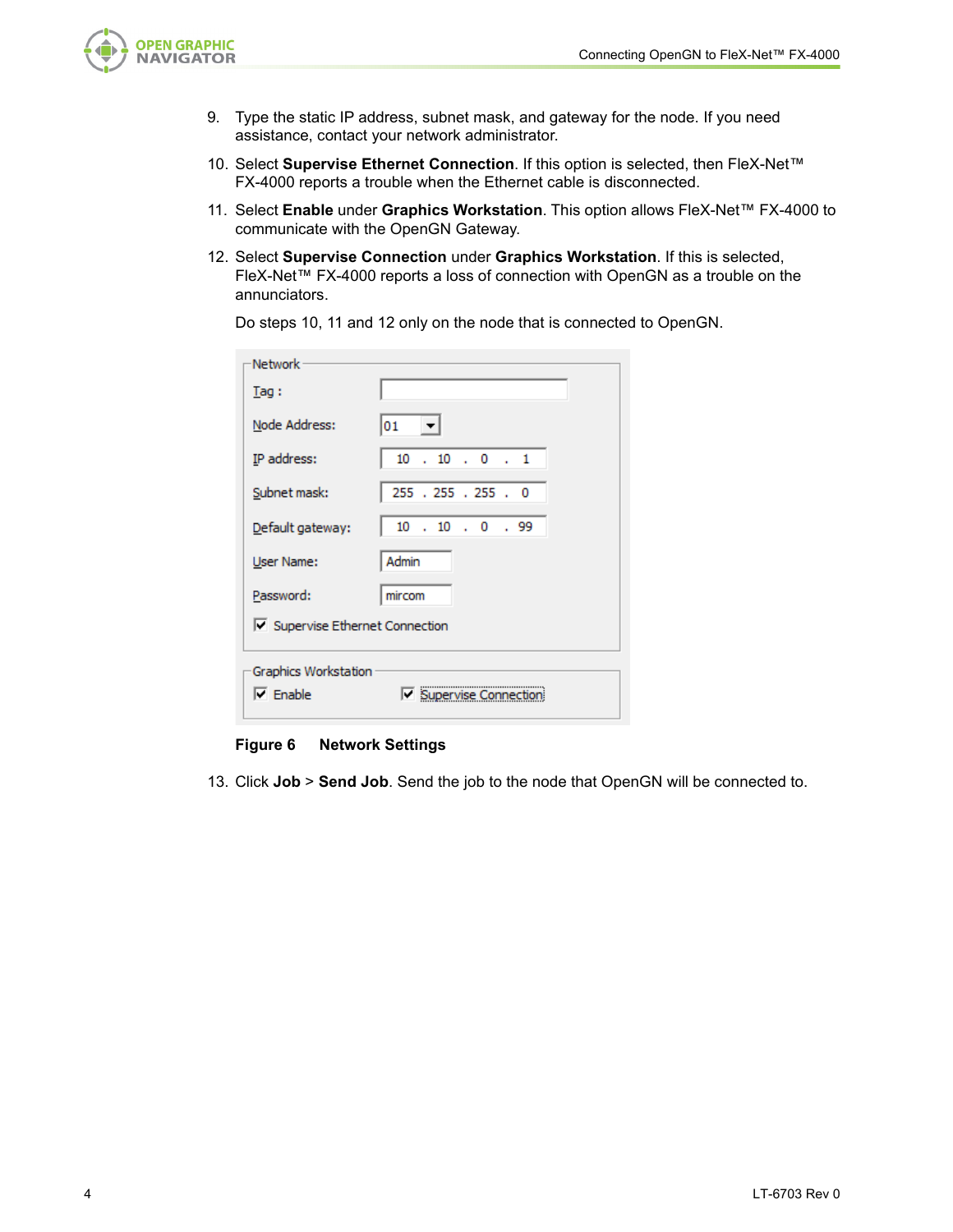

# **1.4 Export the Job File**

**To export the job file from a FleX-Net™ FX-4000 panel**

- 1. Start the Configurator.
- 2. Click **Job > Export Job**.

The **Export current job to a file** window appears.



**Figure 7 Export current job to a file**

3. In the **Save as type** menu, click **OpenGN Phase III (\*.xml)**, and then click **Save**.

### **1.5 Import the Job File into OpenGN**

- 1. Transfer the job file you generated in section 1.4 to the computer that OpenGN is running on.
- 2. Insert the OpenGN CodeMeter license key in the computer.
- 3. Double-click the **Open Graphic Navigator** icon.

The Login window appears.

| Login:    | Admin                          | × |
|-----------|--------------------------------|---|
| Password: |                                |   |
|           | Cancel<br>OK                   |   |
| 0         | Enter your login and Password. |   |

**Figure 8 Login Window**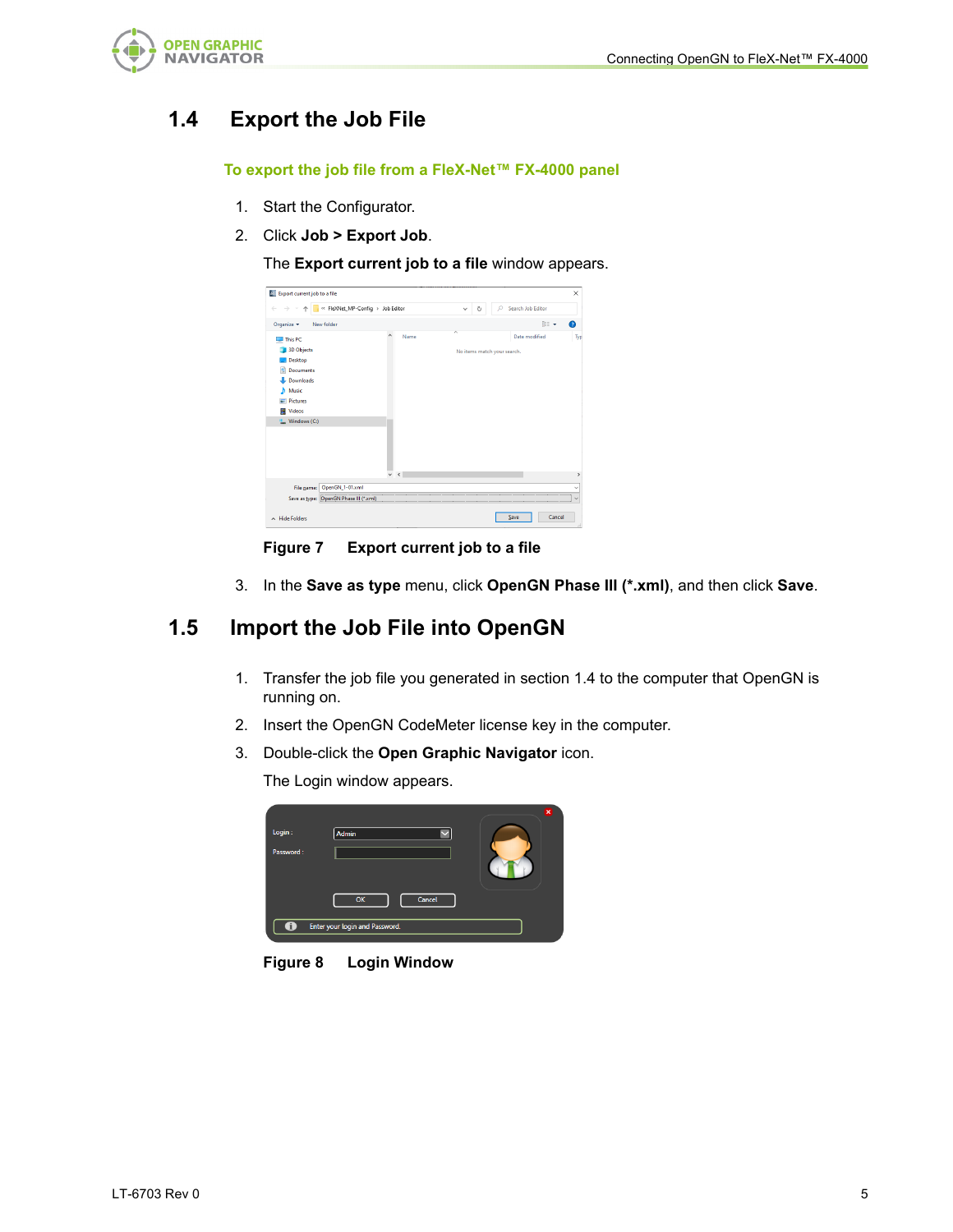

- 4. Select the user from the **Login** menu.
- 5. Type the password.
- 6. Click **OK**.

The OpenGN Main Display window appears.

- 7. Click the **Config** button from the Main Display window.
- 8. Click **Yes** to confirm that you want to enter the configuration section. The Configuration window appears.
- 9. Click the **Settings** button in the lower right-hand corner of the Configuration window. The Main Program Settings window appears.

| <b>Panel Settings</b>              | Select Panel:                          | $\vert \cdot \vert$<br><b>Delete</b> |
|------------------------------------|----------------------------------------|--------------------------------------|
| <b>Campus Settings</b>             |                                        |                                      |
| <b>Display Settings</b>            | - Panel Details -                      |                                      |
| <b>Icon Settings</b>               | Panel Guid:<br>٠                       |                                      |
| <b>Object Type Settings</b>        | Version Guid:<br>٠                     |                                      |
| <b>Event Log Settings</b>          | Manufacturer:<br>٠                     |                                      |
|                                    | Description:                           |                                      |
| <b>Email Notification Settings</b> | Model:                                 |                                      |
| <b>Database Settings</b>           | Panel URL:                             |                                      |
| <b>Connection Settings</b>         | Job Type:<br>٠                         |                                      |
| <b>Users Settings</b>              | Filename:                              |                                      |
|                                    | - Panel Configuration -<br>Import XML: |                                      |
|                                    |                                        | Browse                               |
|                                    | Auto-associate default icons           | Import                               |
|                                    |                                        |                                      |
|                                    |                                        |                                      |

**Figure 9 Panel Settings**

- 10. Click **Browse** in the Panel Configuration section, and then navigate to the XML file.
- 11. Select **Auto-associate default icons** if you want to associate the object icons with the existing system icon images.

**Note:** If you are importing a new version of a previously imported job file, uncheck **Auto-associate default icons**. Otherwise, any custom icon settings you have made will be erased.

- 12. Click **Import XML**.
- 13. Click **Yes**.
- 14. Restart OpenGN.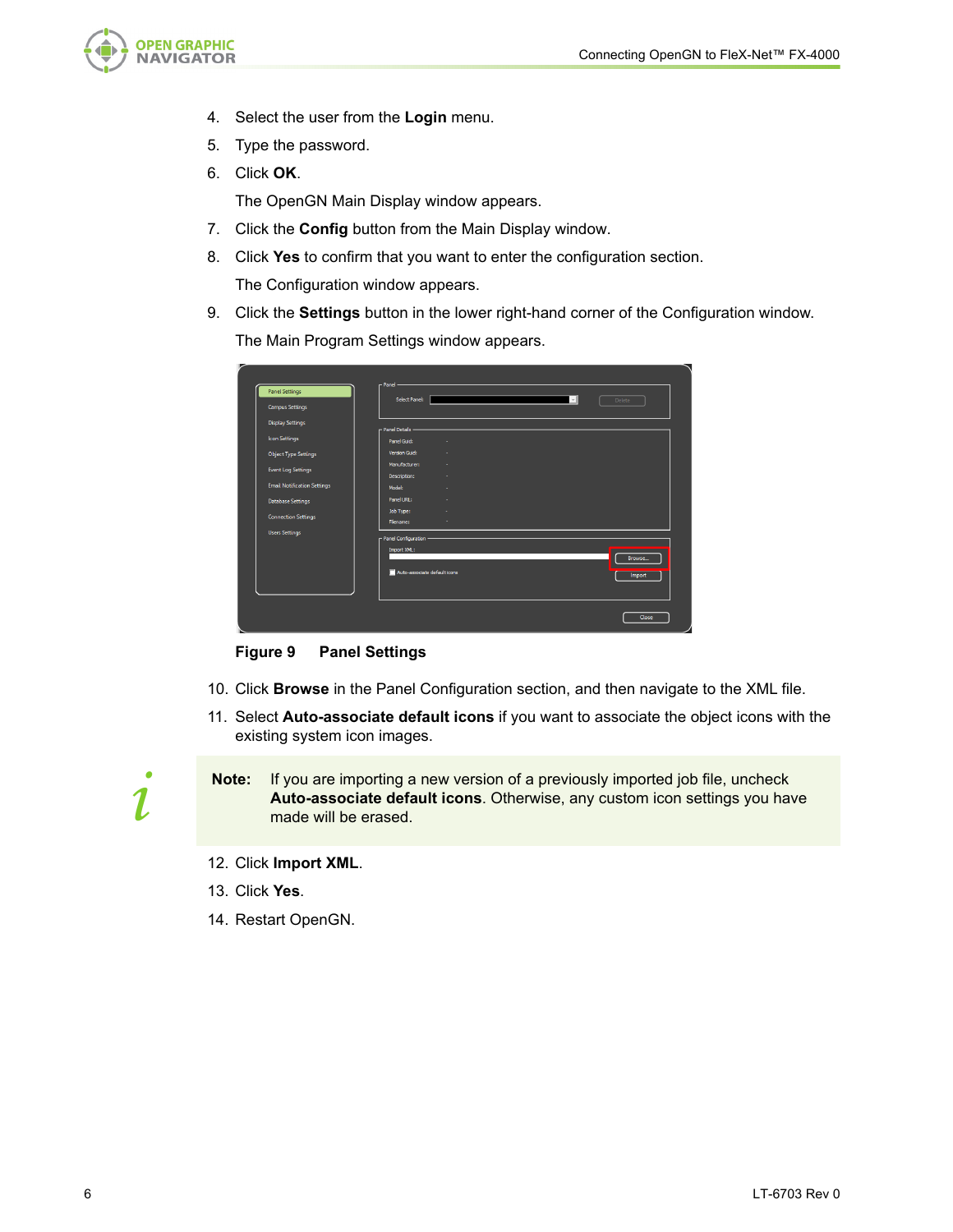

# **1.6 Configure the OpenGN Gateway**

1. Double-click the **Open Graphic Navigator Gateway** icon.

| <b>OPEN GRAPHIC<br/>NAVIGATOR</b><br><b>OpenGN Gateway V1.0.2</b><br>Select Interface: Local Area Connection | <b>Millia</b> MIRC |
|--------------------------------------------------------------------------------------------------------------|--------------------|
|                                                                                                              |                    |
|                                                                                                              |                    |
| Adapter List                                                                                                 |                    |
| Source Type<br>Source Connection Command IP<br><b>Command Port</b>                                           |                    |
|                                                                                                              | ALL                |

#### **Figure 10 OpenGN Gateway**

- 2. Click the **Select Interface** pulldown menu and select the interface that you are connecting with. If you are using an Ethernet cable, select **Local Area Connection**.
- 3. Click the  $+$  button.  $\Box$

The Adapter Configuration window appears.

| Source                                                                          |                                                  |               |
|---------------------------------------------------------------------------------|--------------------------------------------------|---------------|
| <b>LYCEN</b>                                                                    | <b>Connection String:</b>                        |               |
| FleX-Net™ Series                                                                | 192.168.0.1:14000                                |               |
| Destination<br>Destination Port Hore And Forward<br>Destination IP              | Add/Edit Destination                             |               |
|                                                                                 | ♣<br>Destination IP:<br><b>Destination Port:</b> |               |
|                                                                                 | Store And Forward Events:                        |               |
| $\blacktriangleleft$<br>m.                                                      | k                                                | Cancel<br>OK  |
| <b>Command Connection</b>                                                       | Incoming Command IP:                             | Port:         |
|                                                                                 | 127.0 .0 .1                                      | 1309          |
| <b>Optional Configuration</b><br>Auto Start Adapter When OpenGN Gateway starts. |                                                  |               |
| <b>Command Button</b>                                                           |                                                  |               |
| Clear<br><b>Start</b>                                                           |                                                  | Close<br>Save |

**Figure 11 Adapter Configuration Window**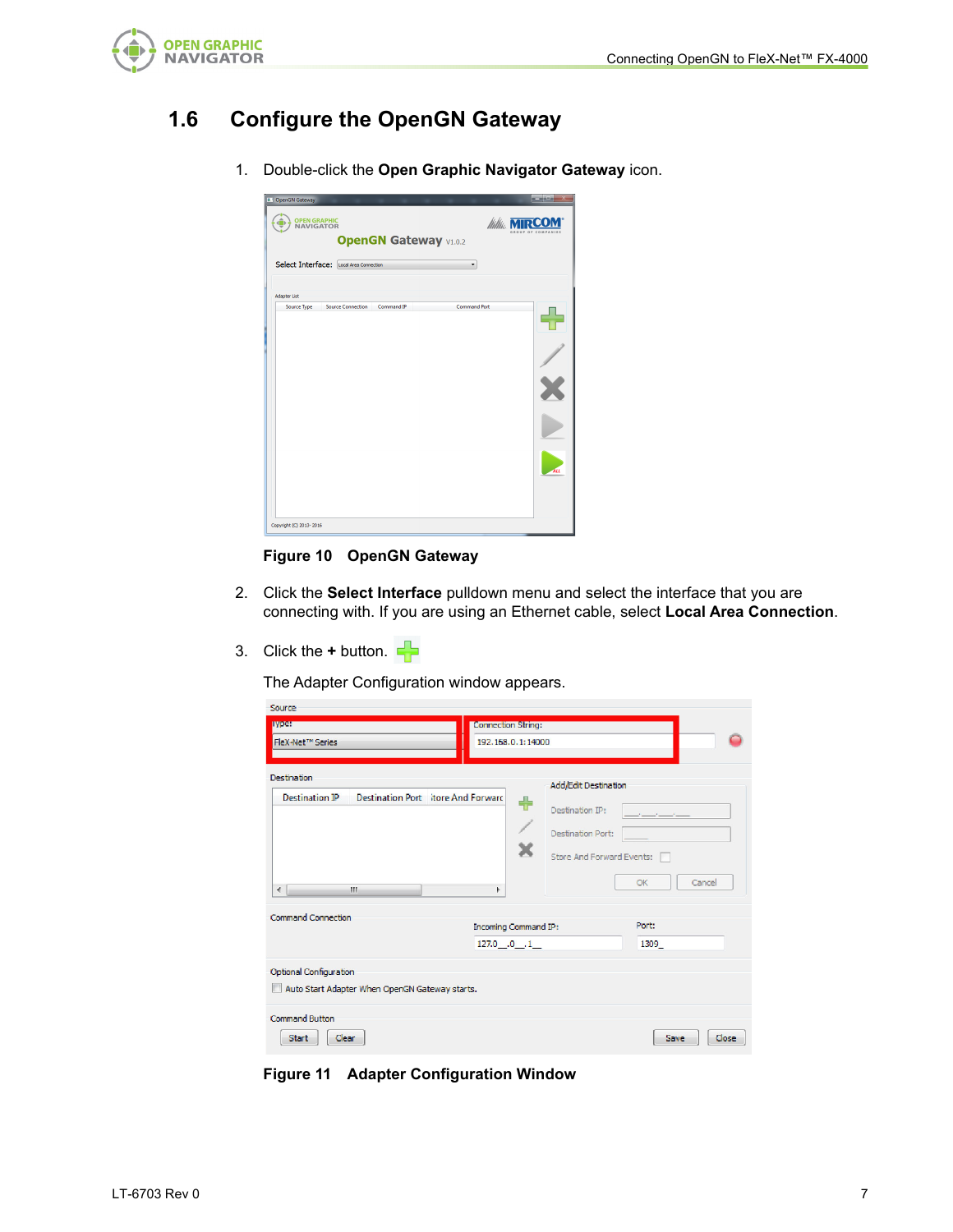

4. Provide the following information:

| <b>Type</b>                               | FleX-Net™ FX-4000 Series                                                                                            |  |
|-------------------------------------------|---------------------------------------------------------------------------------------------------------------------|--|
| <b>Connection</b><br><b>String</b>        | Type the IP address of the panel that the OpenGN Gateway is<br>connected to, then a colon, then 14000.              |  |
|                                           | See section 3 on page 14 for instructions on how to get this<br>information from the FleX-Net™ FX-4000 panel.       |  |
|                                           | For example, if the IP address of the panel is 192.168.1.10, then type:                                             |  |
|                                           | 192.168.1.10:14000                                                                                                  |  |
| 5.<br>information:                        | Click the green button $\blacktriangleleft$ beside Destination, and then provide the following                      |  |
| <b>Destination IP</b>                     | The IP address of the OpenGN computer. If the OpenGN Gateway and<br>OpenGN are on the same computer, use 127.0.0.1. |  |
| <b>Destination Port</b>                   | 1209                                                                                                                |  |
| <b>Store and Forward</b><br><b>Events</b> | Reserved for future use.                                                                                            |  |

| Destination           |   |                                    | Add/Edit Destination      |                 |
|-----------------------|---|------------------------------------|---------------------------|-----------------|
| <b>Destination IP</b> |   | Destination Port Store And Forward |                           |                 |
|                       |   |                                    | Destination IP:           | $127.0$ $0$ $1$ |
|                       |   |                                    | <b>Destination Port:</b>  | 1209            |
|                       |   |                                    | Store And Forward Events: |                 |
| ∢                     | ш |                                    |                           | Cancel<br>OK    |

#### **Figure 12 Destination**

6. Click **OK**.

The Destination appears in the **Destination** field on the left.

7. Under **Command Connection**, provide the following information:

| <b>Incoming</b>   | The IP address of the computer that the OpenGN Gateway is on. If the     |
|-------------------|--------------------------------------------------------------------------|
| <b>Command IP</b> | OpenGN Gateway and OpenGN are on the same computer, use<br>$127.0.0.1$ . |
| <b>Port</b>       | <b>1309</b> . This must be a different port than the port listed above.  |

| Command Connection |                      |       |  |
|--------------------|----------------------|-------|--|
|                    | Incoming Command IP: | Port: |  |
|                    | $127.0$ $0$ $1$      | 1309  |  |

#### **Figure 13 Command Connection**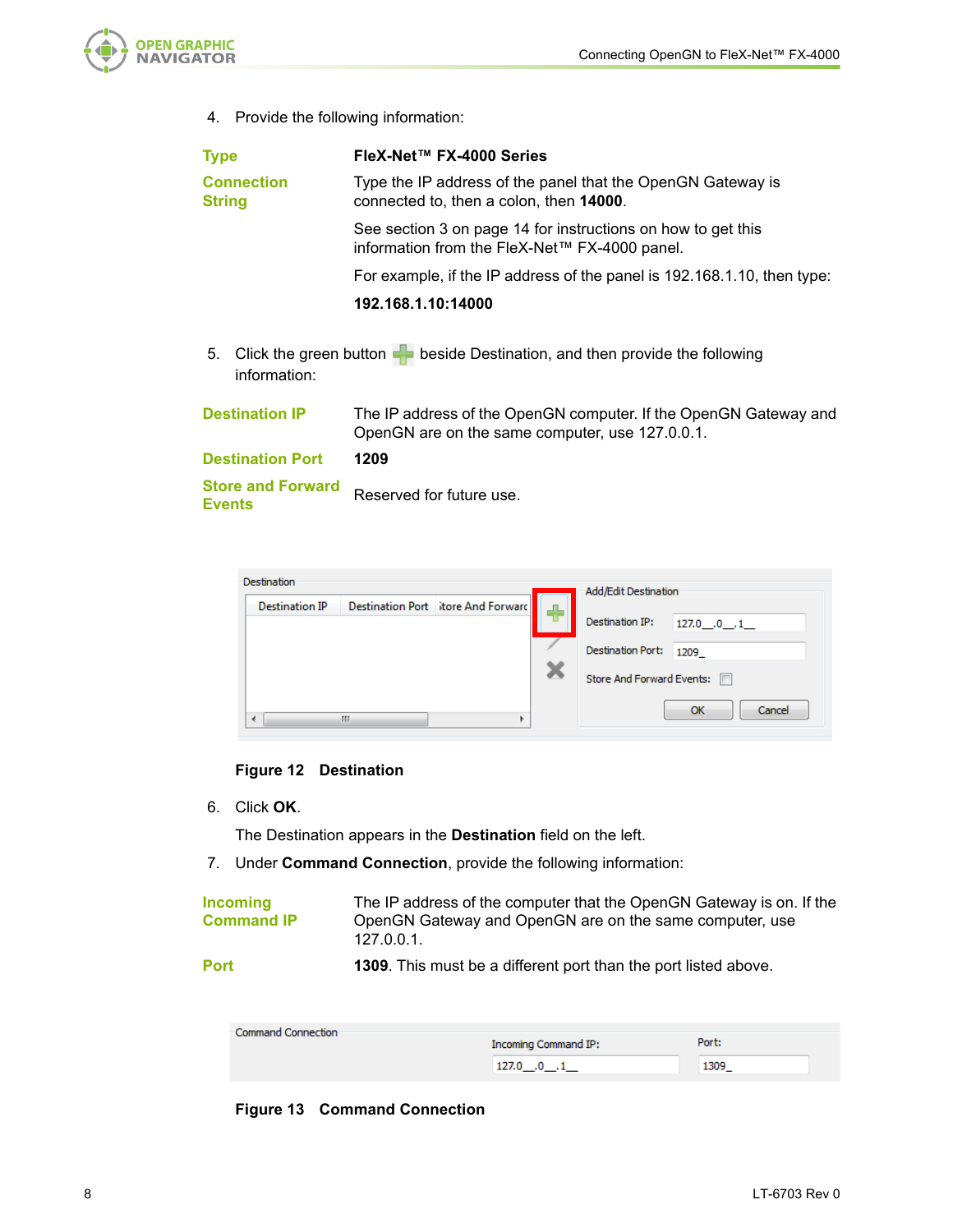

- 8. Click **Auto Start Adapter When OpenGN Gateway Starts** if you want the OpenGN Gateway to connect automatically with these settings when it starts.
- 9. Click **Save** at the bottom of the Adapter Configuration window.
- 10. In the Windows taskbar, right-click the **OpenGN Gateway** icon, and then select **Close window**.



**Figure 14 Close OpenGN Gateway**

11. Double-click the **Open Graphic Navigator Gateway** icon.

### **1.7 Verify the Connection in the OpenGN Gateway**

- 1. If the OpenGN Gateway is not running, double-click the **Open Graphic Navigator Gateway** icon.
- 2. Select the adapter that you created earlier.
- 3. Click the green arrow icon:

When OpenGN is connected, the adapter in the Adapter List is green.



**Figure 15 OpenGN Gateway with One Connection**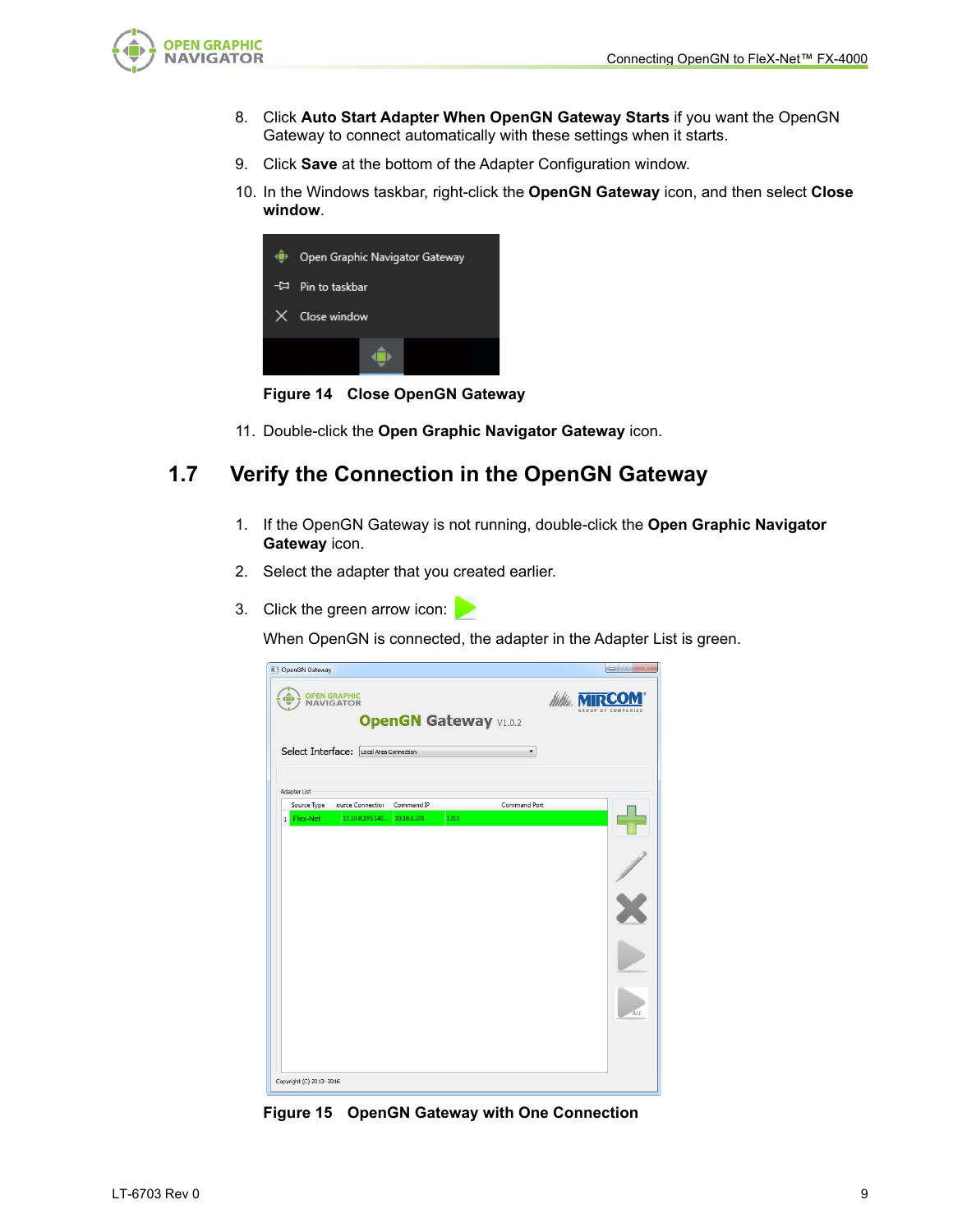

4. Double-click the adapter to view its details.

When OpenGN Gateway is connected, the icon beside **Connection String** is green, and the Destination is green.

| Source                                                                      |                                                     |  |  |
|-----------------------------------------------------------------------------|-----------------------------------------------------|--|--|
| Type:                                                                       | Connection String:                                  |  |  |
| FleX-Net™ Series<br>$\blacksquare$                                          | 192.168.0.1:14000                                   |  |  |
| Destination<br><b>Dectination IP Dectination Port</b> <i>Anne And Forwa</i> | Add/Edit Destination                                |  |  |
| 127.0.0.1<br>1209<br>No<br>1                                                | ╇<br>Destination IP:<br>127.0.0.1<br>Green          |  |  |
|                                                                             | <b>Destination Port:</b><br>1209                    |  |  |
| ł<br>m.                                                                     | ×<br>Store And Forward Events:<br>Cancel<br>OK<br>k |  |  |
| Green<br><b>Command Connection</b>                                          |                                                     |  |  |
|                                                                             | Port:<br><b>Incoming Command IP:</b>                |  |  |
|                                                                             | 127.0.0.1<br>1309                                   |  |  |
| Optional Configuration<br>Auto Start Adapter When XML Adapter starts.       |                                                     |  |  |
| Command Button<br><b>Clear</b><br>Stop                                      | Close<br>Save                                       |  |  |

**Figure 16 The OpenGN Gateway Showing a Connection**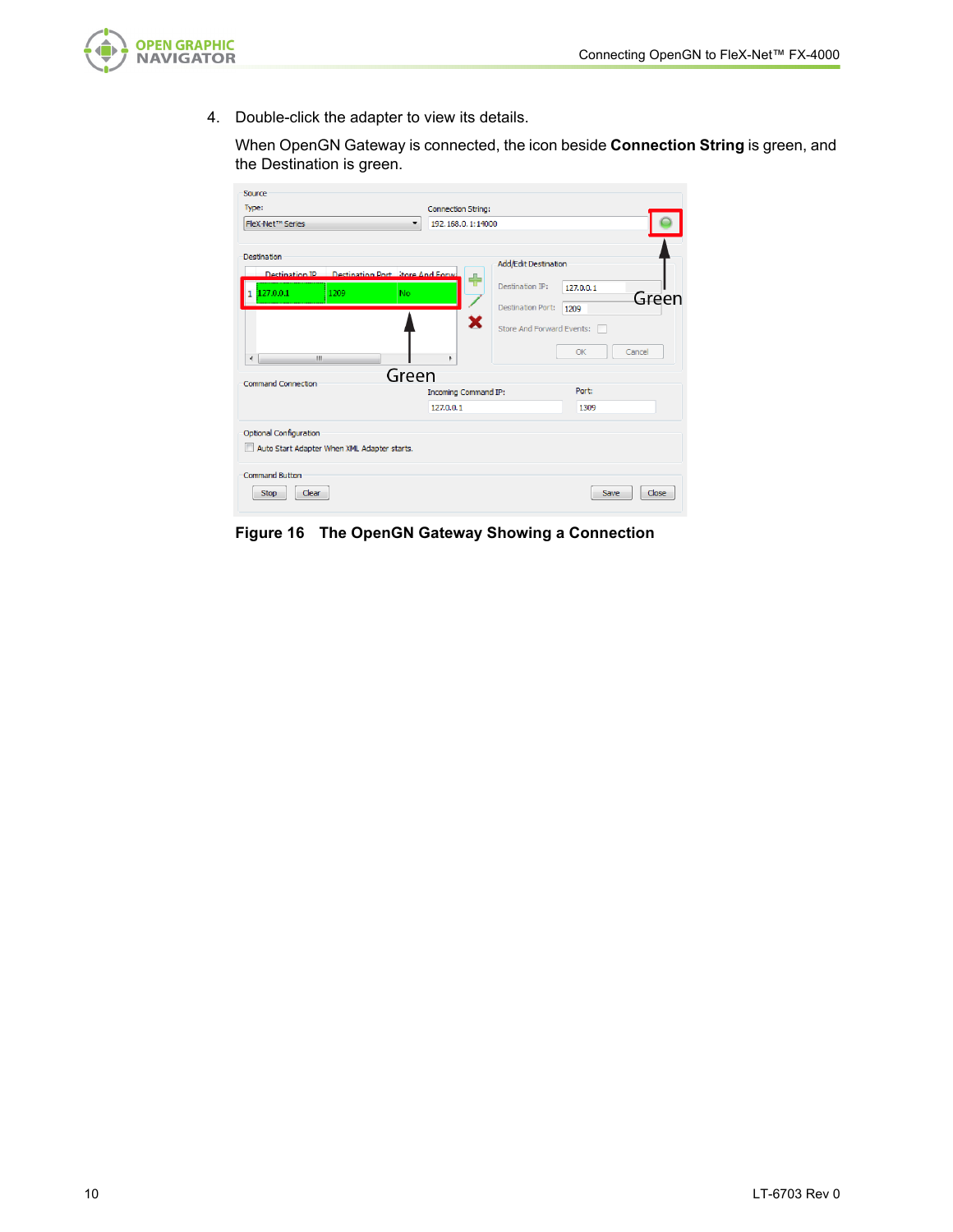

# **2.0 Updating the Job File for FleX-Net™ FX-4000**

If the job on the Fire Alarm Control Panel changes, you must export the job file from the Configurator, and then import it into OpenGN again.

# **2.1 Exporting the Job File from the Configurator**

In this step, you export the job file from the Configurator. In the next step you import it into OpenGN.

#### **To export the job file**

- 1. Start the Configurator.
- 2. Click **Job > Export Job**.

The **Export current job to a file** window appears.



**Figure 17 Export current job to a file**

3. In the **Save as type** menu, click **OpenGN Phase III (\*.xml)**, and then click **Save**.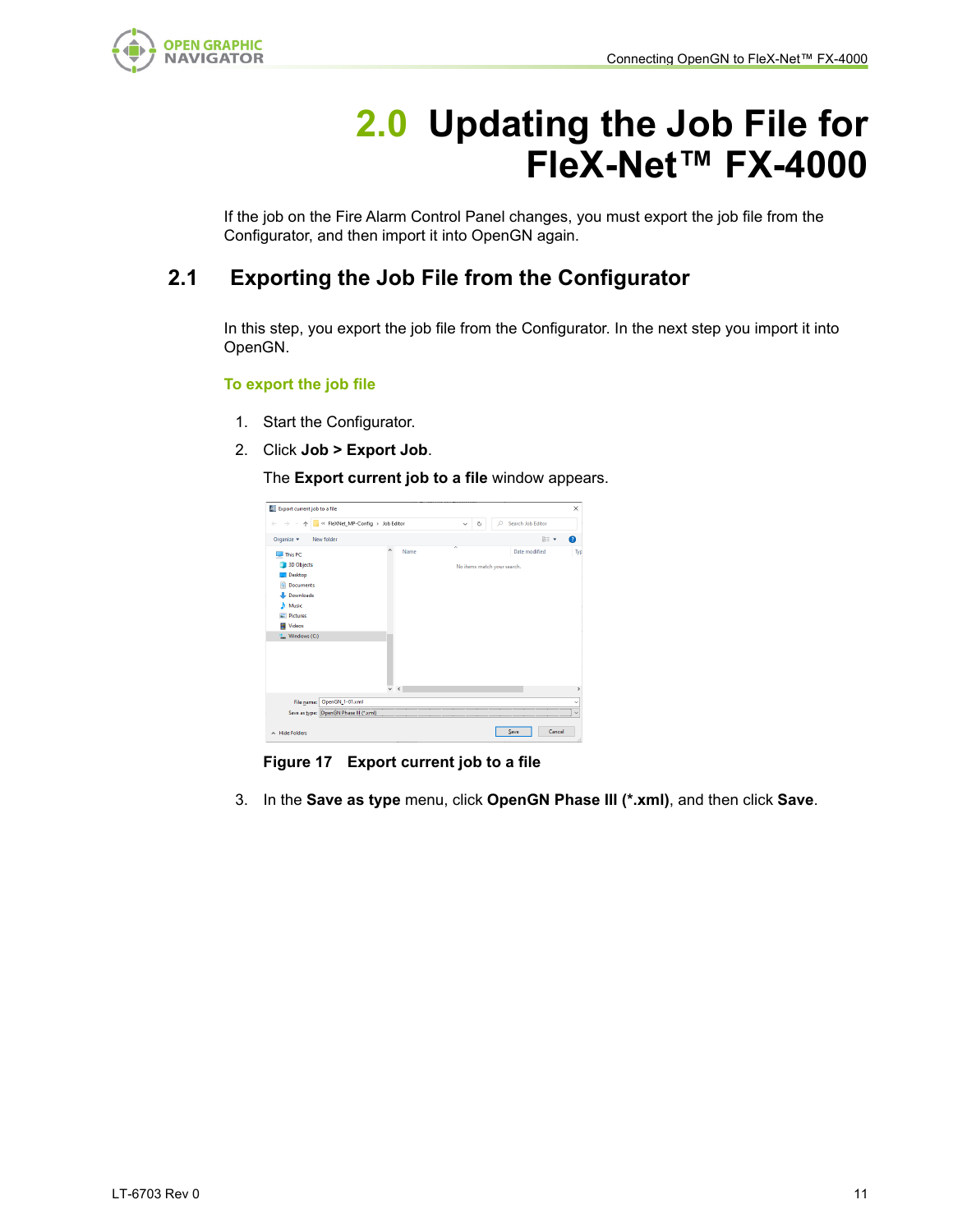

## **2.2 Importing the Job File into OpenGN**

After you have exported the job file, you must import it into OpenGN.

#### **To import the job file**

- 1. Transfer the job file you just saved to the computer that OpenGN is running on.
- 2. Insert the OpenGN CodeMeter license key in the computer.
- 3. Start OpenGN.

The Login window appears.

| Login:            | $\boldsymbol{\mathsf{x}}$<br><b>Admin</b> |
|-------------------|-------------------------------------------|
| Password:         |                                           |
|                   | OK<br>Cancel                              |
| $\cdot$ i $\cdot$ | Enter your login and Password.            |

**Figure 18 Login Window**

- 4. Select the user from the **Login** menu.
- 5. Type the password.
- 6. Click **OK**.

The OpenGN Main Display window appears.

7. Click the **Config** button from the Main Display window. Click **Yes** to confirm that you want to enter the configuration section.

The Configuration window appears.

- 8. Click the **Settings** button in the lower right-hand corner of the Configuration window. The Main Program Settings window appears.
- 9. Click the **Panel Settings** tab.

The Panel Settings window appears.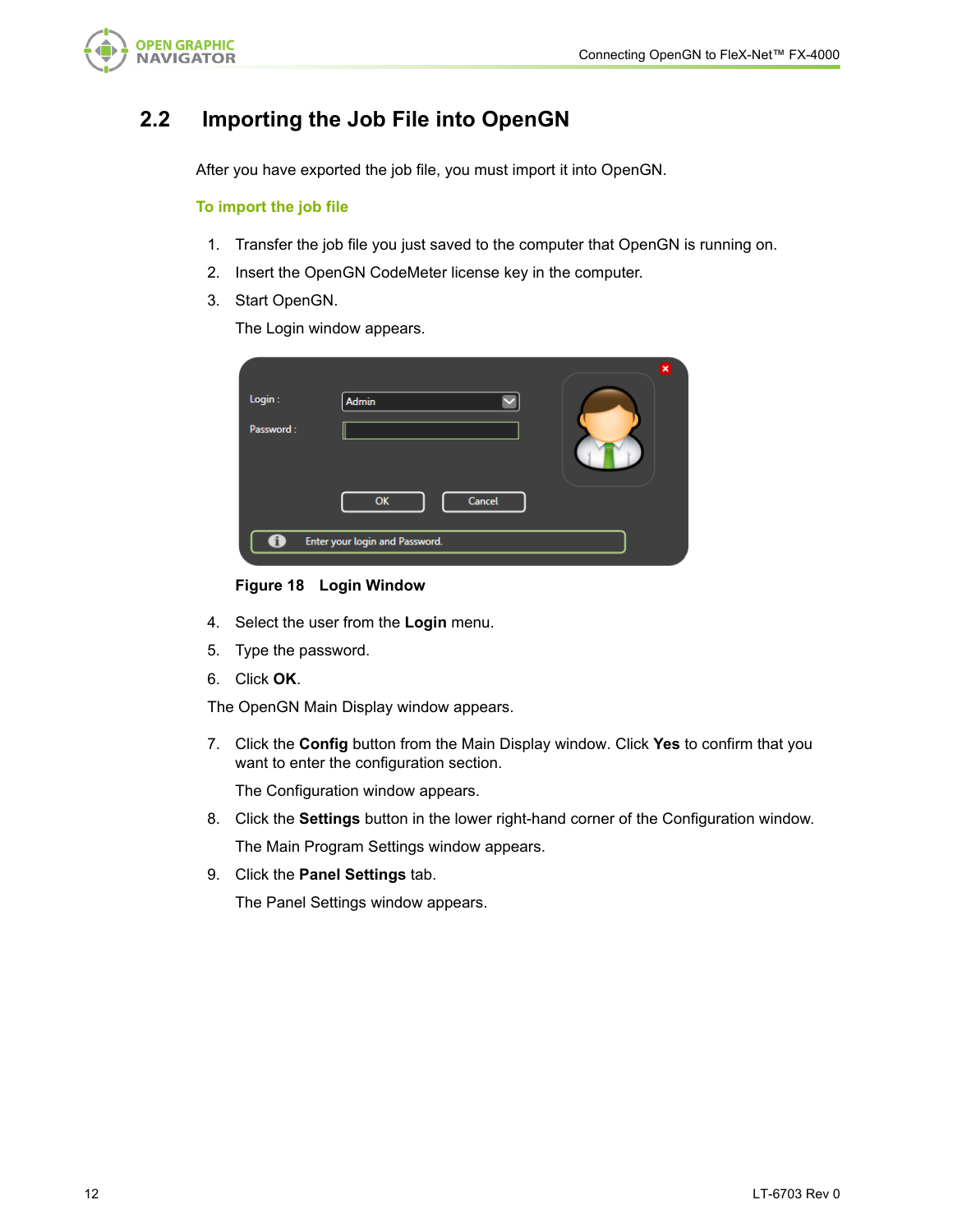

- 10. Click **Browse** in the Panel Configuration section, and then navigate to the job file.
- 11. Click **Import XML**.
- 12. If the job already exists, a window appears asking you if you want to update the stored version of the job with the one you are importing.
- 13. Click **Yes**.

| The Job detected already exists in the<br>database, and is associated with the same<br>number of fire objects.<br>Would you like to update it? |           |  |
|------------------------------------------------------------------------------------------------------------------------------------------------|-----------|--|
| <b>Yes</b>                                                                                                                                     | <b>No</b> |  |

**Figure 19 Update Job Confirmation Box**

A message appears saying that the import was successful.

14. Click **Close**.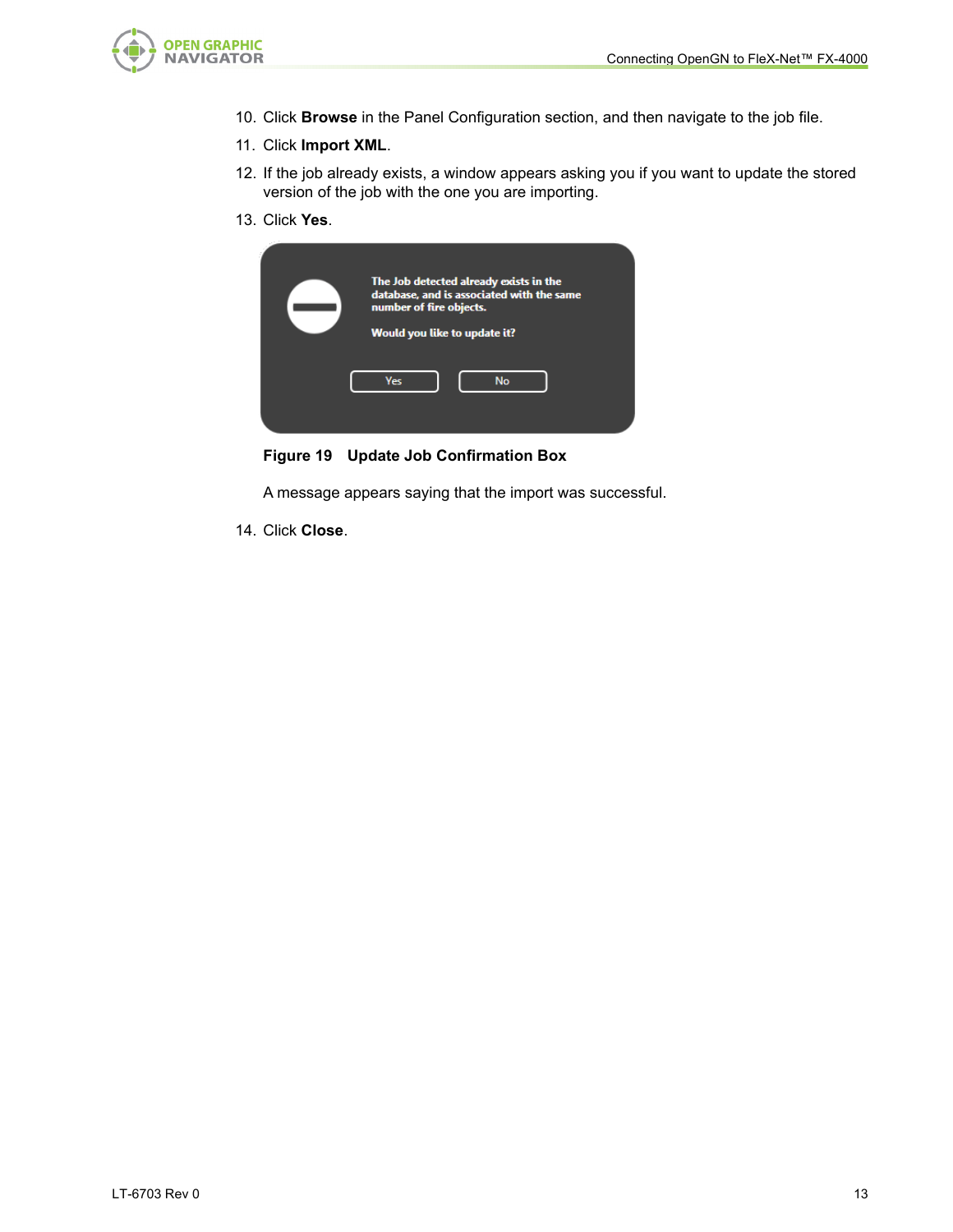

# **3.0 Getting Configuration Information from FleX-Net™ FX-4000**

#### **To get configuration information from the FACP**

- 1. On the main display of any node or on an annunciator for any node in the system, press the MENU button.
- 2. Use the arrow buttons to scroll to **Config Info**, and then press ENTER.

The display shows the **ESDNo** (ESD number) and **TechNo** (technician number).

- 3. Press the down arrow button to see the Build Time (the date and time when the firmware on the CPU was built).
- 4. Press the down arrow button to see the IP information for this node (the IP address, the subnet mask, and the default gateway).